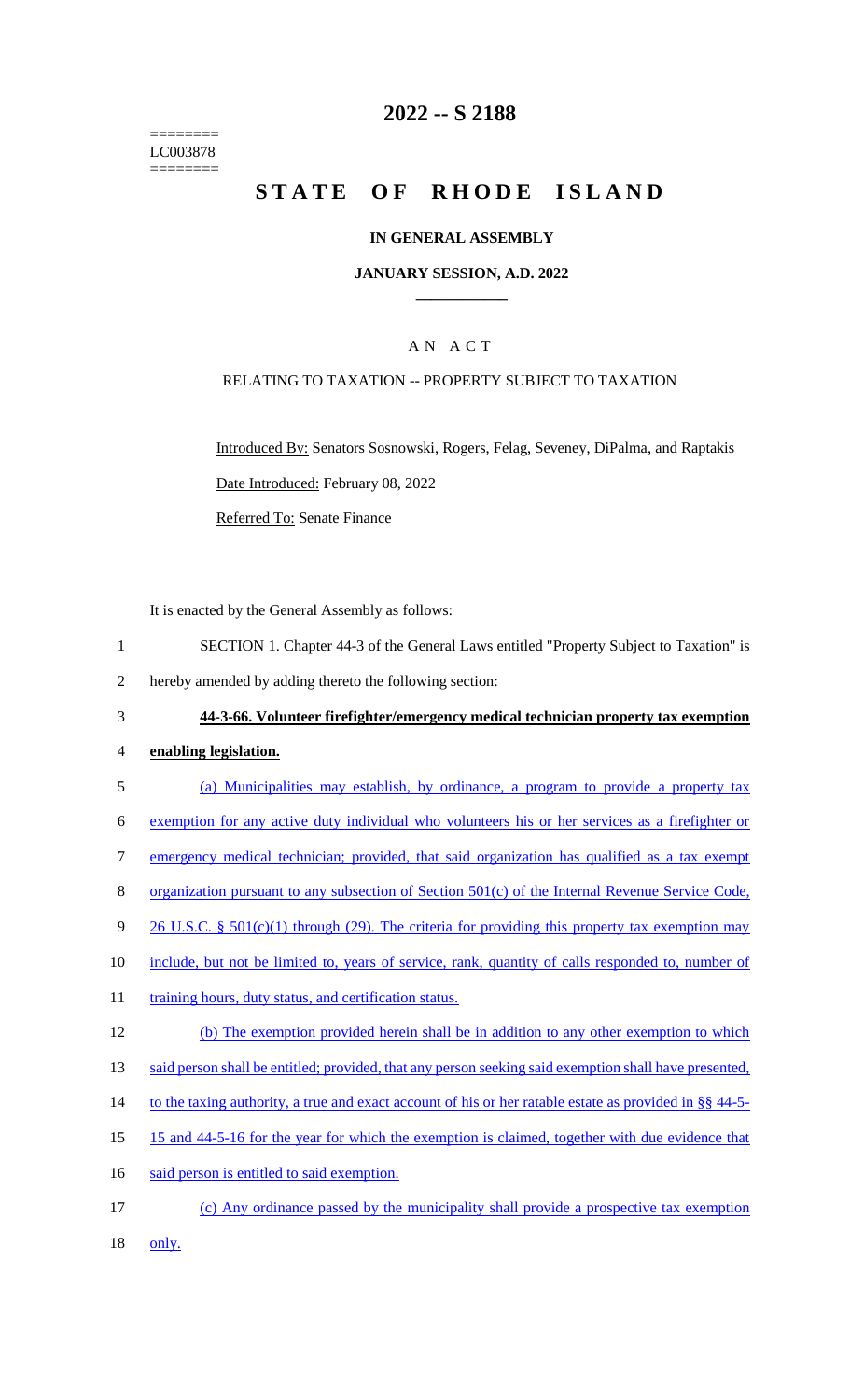1 SECTION 2. This act shall take effect upon passage.

#### $=$ LC003878  $=$